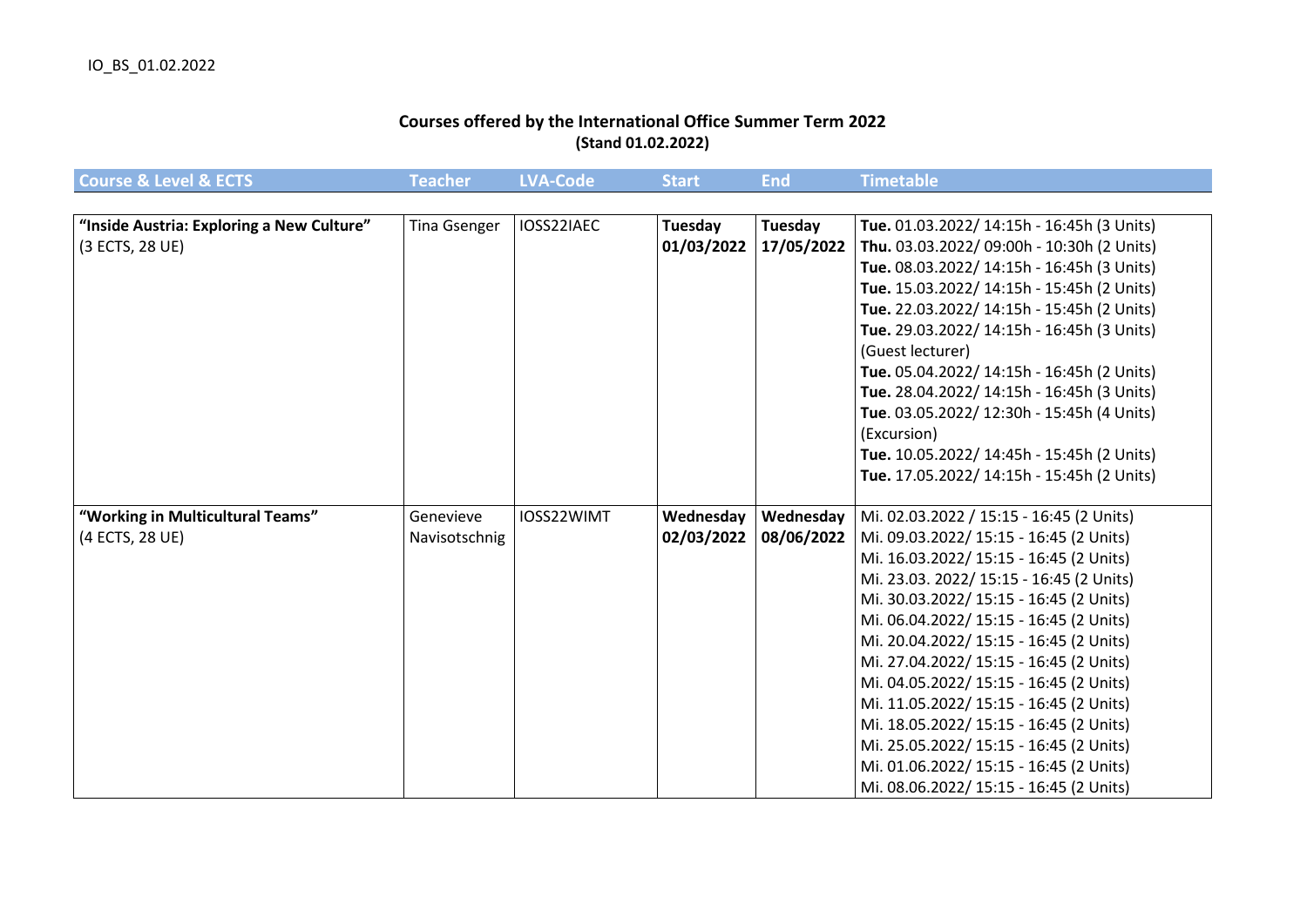| "Locating yourself in Global Culture" | Genevieve           | IOSS22LYGC  | Wednesday  | Wednesday  | Mi. 02.03.2022 / 17:00 - 18:30 (2 Units)                   |
|---------------------------------------|---------------------|-------------|------------|------------|------------------------------------------------------------|
| (4 ECTS, 28 UE)                       | Navisotschnig       |             | 02/03/2022 | 08/06/2022 | Mi. 09.03.2022/ 17:00 - 18:30 (2 Units)                    |
|                                       |                     |             |            |            | Mi. 16.03.2022/ 17:00 - 18:30 (2 Units)                    |
|                                       |                     |             |            |            | Mi. 23.03. 2022/ 17:00 - 18:30 (2 Units)                   |
|                                       |                     |             |            |            | Mi. 30.03.2022/ 17:00 - 18:30 (2 Units)                    |
|                                       |                     |             |            |            | Mi. 06.04.2022/ 17:00 - 18:30 (2 Units)                    |
|                                       |                     |             |            |            | Mi. 20.04.2022/ 17:00 - 18:30 (2 Units)                    |
|                                       |                     |             |            |            | Mi. 27.04.2022/ 17:00 - 18:30 (2 Units)                    |
|                                       |                     |             |            |            | Mi. 04.05.2022/ 17:00 - 18:30 (2 Units)                    |
|                                       |                     |             |            |            | Mi. 11.05.2022/ 17:00 - 18:30 (2 Units)                    |
|                                       |                     |             |            |            | Mi. 18.05.2022/ 17:00 - 18:30 (2 Units)                    |
|                                       |                     |             |            |            | Mi. 25.05.2022/ 17:00 - 18:30 (2 Units)                    |
|                                       |                     |             |            |            | Mi. 01.06.2022/ 17:00 - 18:30 (2 Units)                    |
|                                       |                     |             |            |            | Mi. 08.06.2022/ 17:00 - 18:30 (2 Units)                    |
|                                       |                     |             |            |            |                                                            |
|                                       |                     |             |            |            |                                                            |
|                                       |                     |             |            |            |                                                            |
| "Outdoor Austria: From the Ground Up" | <b>Kevin Bailey</b> | IOSS22OAGUA | Friday     | Sunday     | Fri. 20.05.2022/ 13:30-16:00 (3 Units)                     |
| Workshop A (2 ECTS, 14 UE)            |                     |             | 13/05/2022 | 15/05/2022 | Sat. 21.05.2022/09:00-18:30 (11 Units)<br><b>Excursion</b> |
|                                       |                     |             |            |            | Sun. 22.05. 2022/ 09:00-13:00 Excursion                    |
|                                       |                     | IOSS22OAGUB | 10/06/2022 | 12/06/2022 | Fri. 10.06.2022/ 13:30-16:00 (3 Units)                     |
| Workshop B (2 ECTS, 14 UE)            |                     |             |            |            | Sat. 11.06.2022/ 09:00-18:30 (11 Units)                    |
|                                       |                     |             |            |            | <b>Excursion</b>                                           |
|                                       |                     |             |            |            | Sun. 12.06. 2022/ 09:00-13:00 Excursion                    |
|                                       |                     |             |            |            |                                                            |
|                                       |                     |             |            |            |                                                            |
|                                       |                     |             |            |            |                                                            |
|                                       |                     |             |            |            |                                                            |
|                                       |                     |             |            |            |                                                            |
|                                       |                     |             |            |            |                                                            |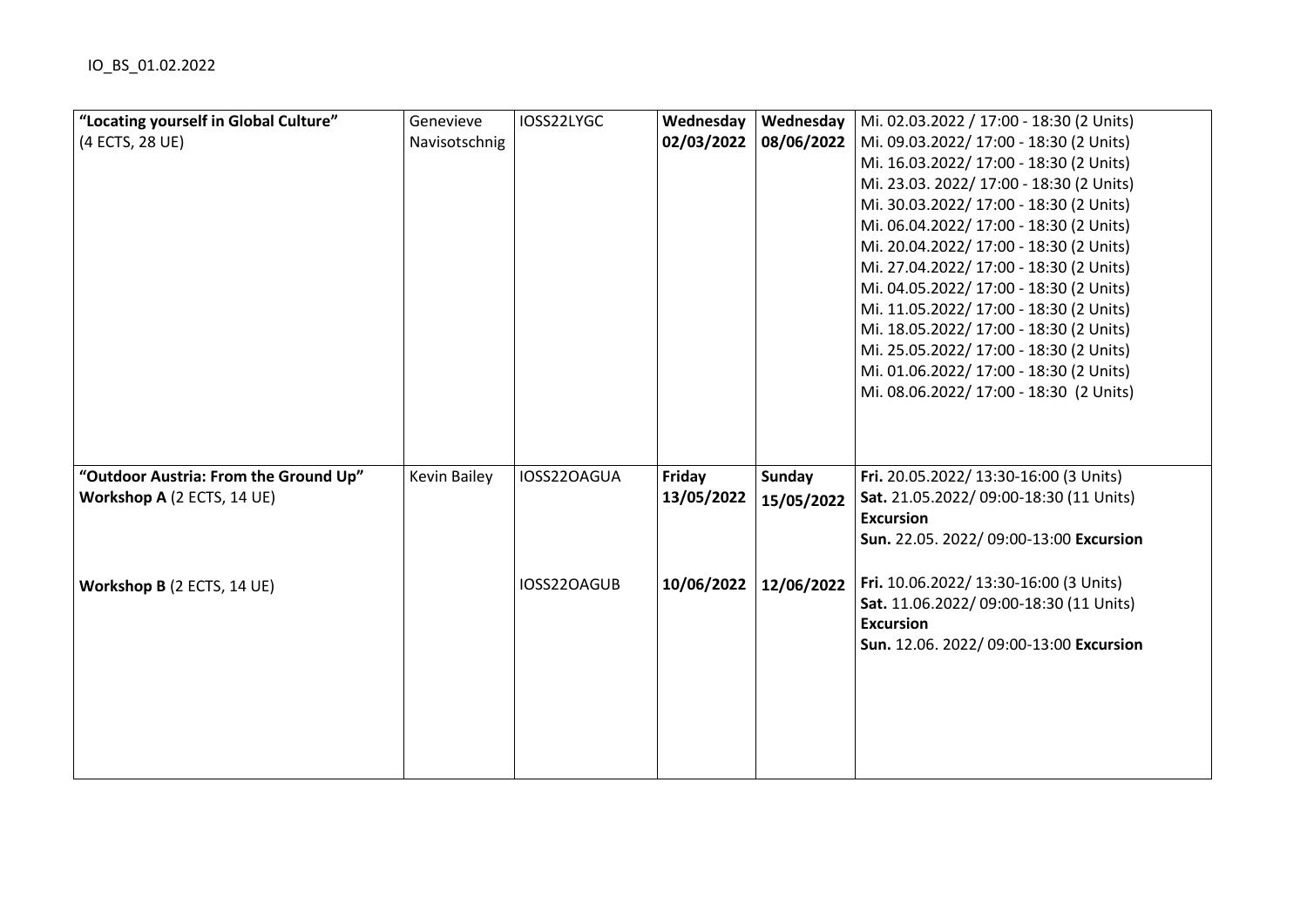| "German as a Foreign Language 1A"       | Heike Vogel-  | IOSS22DAF1A | Monday     | <b>Monday</b> | Mo. 21.02.2022 / 17:00h - 18:30h (2 Units)  |
|-----------------------------------------|---------------|-------------|------------|---------------|---------------------------------------------|
| (DaF 1A)                                | Schulze       |             | 21/02/2022 | 30/05/2022    | Mo. 28.02.2022 / 17:00h - 18:30h (2 Units)  |
| Level A1                                |               |             |            |               | Mo. 07.03.2022 / 17:00h - 18:30h (2 Units)  |
| (4 ECTS, 28 UE)                         |               |             |            |               | Mo. 14.03.2022 / 17:00h - 18:30h (2 Units)  |
|                                         |               |             |            |               | Mo. 21.03.2022 / 17:00h - 18:30h (2 Units)  |
| every Monday!                           |               |             |            |               | Mo. 28.03.2022 / 17:00h - 18:30h (2 Units)  |
| for beginners!                          |               |             |            |               | Mo. 04.04.2022 / 17:00h - 18:30h (2 Units)  |
|                                         |               |             |            |               | Mo. 25.04.2022 / 17:00h - 18:30h (2 Units)  |
|                                         |               |             |            |               | Mo. 02.05.2022 / 17:00h - 18:30h (2 Units)  |
|                                         |               |             |            |               | Mo. 09.05.2022 / 17:00h - 19:30h (3 Units)  |
|                                         |               |             |            |               | Mo. 16.05.2022 / 17:00h - 19:30h (3 Units)  |
|                                         |               |             |            |               | Mo. 23.05.2022 / 17:00h - 18:30h (2 Units)  |
|                                         |               |             |            |               | Mo. 30.05.2022 / 17:00h - 18:30h (2 Units)  |
| "German as a Foreign Language 1B"       | Claudia       | IOSS22DAF1B | Thursday   | Friday        | Thu. 24.02.2022 / 17:00h - 20:15h (4 Units) |
| (DaF 1B)                                | Kleinferchner |             | 24/02/2022 | 12/05/2022    | Thu. 03.03.2022 / 17:00h - 20:15h (4 Units) |
| Level A1                                |               |             |            |               | Thu. 10.03.2022 / 17:00h - 20:15h (4 Units) |
| (4 ECTS, 28 UE)                         |               |             |            |               | Thu. 24.03.2022 / 17:00h - 20:15h (4 Units) |
|                                         |               |             |            |               | Thu. 31.03.2022 / 17:00h - 20:15h (4 Units) |
| for beginners!                          |               |             |            |               | Thu. 05.05.2022 / 17:00h - 20:15h (4 Units) |
|                                         |               |             |            |               | Thu. 12.05.2022 / 17:00h - 20:15h (4 Units) |
| "German as a Foreign Language Course 2" | Heike Vogel-  | IOSS22DAF2  | Friday     | Friday        | Fr. 25.02.2022 / 09:00h - 10.30h (2 Units)  |
| (DaF2)                                  | Schulze       |             | 25/02/2022 | 03/06/2022    | Fr. 04.03.2022 / 09:00h - 10.30h (2 Units)  |
| Level A1/A2                             |               |             |            |               | Fr. 11.03.2022 / 09:00h - 10.30h (2 Units)  |
| (4 ECTS, 28 UE)                         |               |             |            |               | Fr. 18.03.2022 / 09:00h - 10.30h (2 Units)  |
|                                         |               |             |            |               | Fr. 25.03.2022 / 09:00h - 10.30h (2 Units)  |
|                                         |               |             |            |               | Fr. 01.04.2022 / 09:00h - 10.30h (2 Units)  |
| every Friday!                           |               |             |            |               | Fr. 08.04.2022 / 09:00h - 10.30h (2 Units)  |
| prior knowledge (e.g. from school)      |               |             |            |               | Fr. 29.04.2022 / 09:00h - 10.30h (2 Units)  |
|                                         |               |             |            |               | Fr. 06.05.2022 / 09:00h - 10.30h (2 Units)  |
|                                         |               |             |            |               | Fr. 13.05.2022 / 09:00h - 11.30h (3 Units)  |
|                                         |               |             |            |               | Fr. 20.05.2022 / 09:00h - 11.30h (3 Units)  |
|                                         |               |             |            |               | Fr. 27.05.2022 / 09:00h - 10.30h (2 Units)  |
|                                         |               |             |            |               | Fr. 03.06.2021 / 09:00h - 10.30h (2 Units)  |